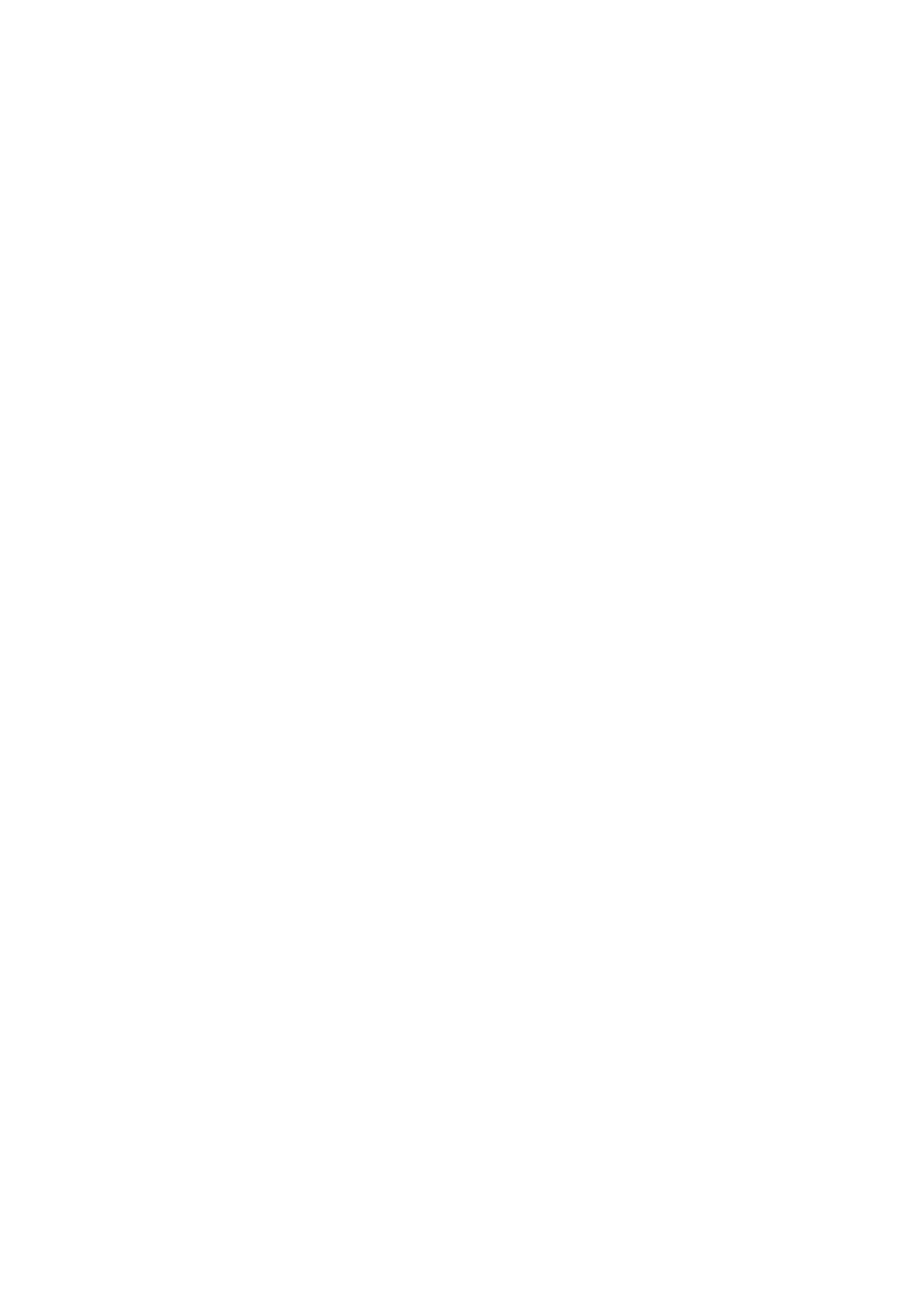

## **POLICY: LETTINGS AND TRANSFERS**

All reference to 'we', 'our' or 'us' in this Policy should be read as meaning Sandbourne Housing Association.

## **1. Purpose and aim of the Policy**

- 1.1 The objectives of this Policy are:
- 1.1.1 to make the best use of our stock and to promote, achieve and maintain sustainable and balanced local communities and normally retain stock for social use
- 1.1.2 to provide value for money and ensure ongoing viability
- 1.1.3 to make the process of letting our properties efficient, effective and clear
- 1.1.4 to give reasonable preference to those in priority need through a Lettings and Transfers Policy that is fair, reflects the diversity of our client groups and meets the needs of vulnerable individuals and groups
- 1.1.5 to make it possible for anyone of qualifying age to apply to be housed or transferred by us for properties where we hold waiting lists, transfer lists and/or offer nominations/referrals
- 1.1.6 to contribute towards an asset management strategy that responds to changing local demands.

## **2. Homes covered by this Policy**

2.1 This Policy applies to all our rented accommodation, excluding extra care schemes.

## **3. Waiting, transfer and nominations/referrals lists**

3.1 We will let our homes to applicants on our waiting and transfer lists and to persons nominated/referred by the local authority (through 'Home Choice' or similar arrangement), giving reasonable preference to housing those in the greatest need, or the local authority preferred order, whilst seeking to maintain sustainable and balanced local communities.

## **4. Eligibility to apply for our housing**

4.1 Eligibility to be placed on any particular waiting list may be restricted as follows: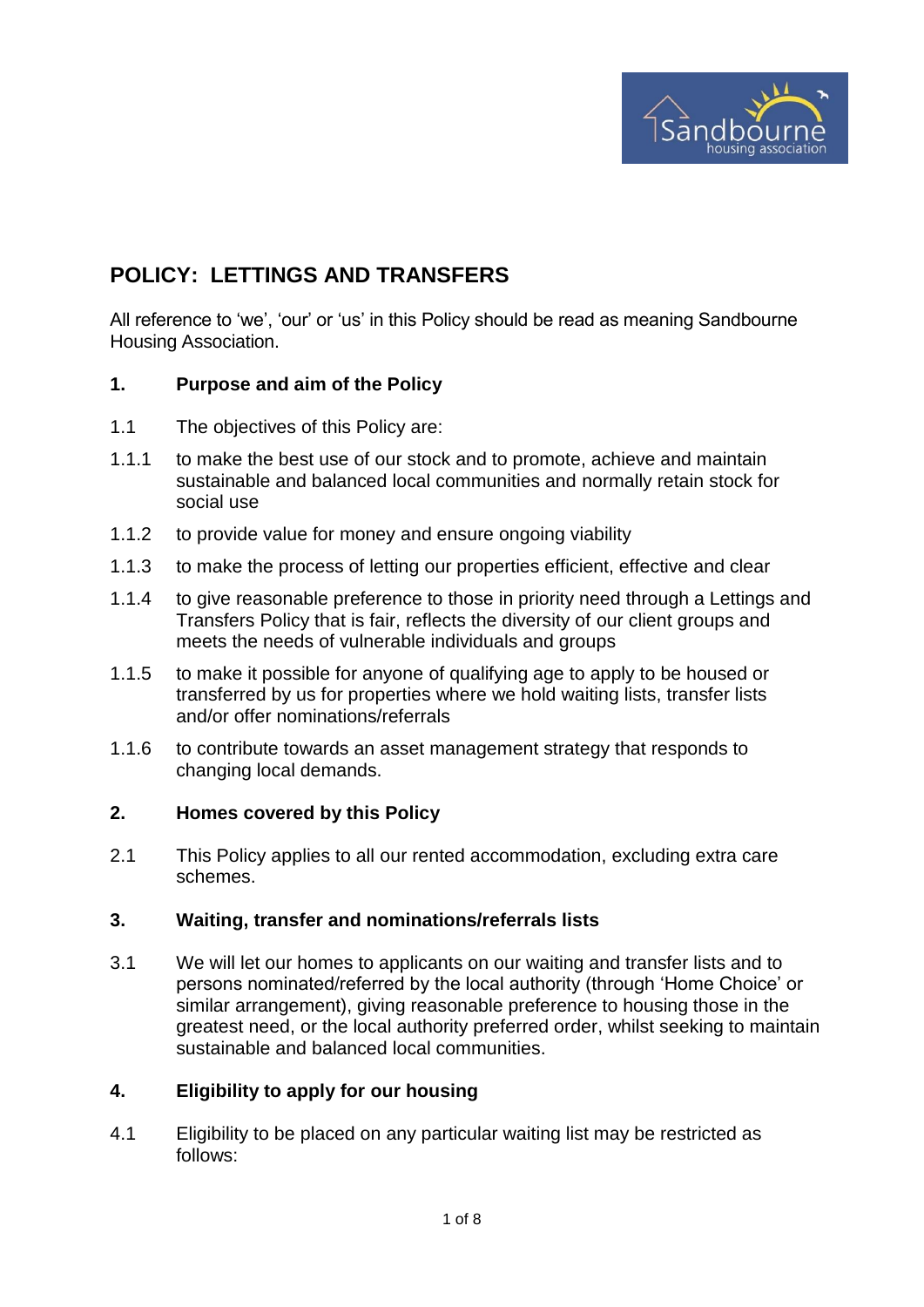- (a) where the properties were built for a particular client group, for eg Craigleith Extra Care, which is for persons aged from 50+
- (b) where the properties for which someone wishes to be considered are inappropriate for their needs
- (c) where specific eligibility criteria exist, for example, properties to be let to those with a qualifying local connection, eg within the Bournemouth, Christchurch and Poole Council administrative area, effective from 1 April 2019, or within the Parish of Ringwood
- (d) for rented 60+ properties, applicants, including nominees also referred to as applicants, who would normally be the tenant(s) must be a minimum of 60 years old and for rented 18+ properties a minimum age of 18 years' old
- (e) applicants must not, in our sole opinion, have deliberately worsened their housing and/or financial circumstances in order to qualify for consideration
- (f) applicants must have a housing and/or support need that they are unable to have met from their resources in the private sector and which we can meet as a landlord and/or can be provided by statutory and/or voluntary services
- (g) the applicant has the capacity to enter into and maintain a tenancy agreement and the conditions therein, including the ability to pay the rent due to benefit restrictions
- (h) the applicant does not, in our opinion, present an unreasonable risk to the management of the property, scheme, staff, contractors and/or tenants and/or visitors.
- 4.2 Only persons having the capacity to maintain the obligations of the tenancy, who can move in immediately, who currently have the 'Right to Rent' within the United Kingdom may apply for and be allocated a tenancy. Proof of the 'Right to Rent' will be required.
- 4.3 Where properties are subject to nomination rights, we will offer vacancies at our absolute discretion to local authority nominees/referrals:
	- (a) the local authority has agreed to us being able to distinguish which band or equivalent the nominee/referee will be provided from so as to ensure we continue to be able to maintain sustainable and balanced communities in our schemes in accordance with item 3.1
	- (b) the person(s) meet(s) the criteria for the property and scheme
	- (c) the nomination/referral process does not, in our opinion, provide for an unreasonable delay in letting a vacancy.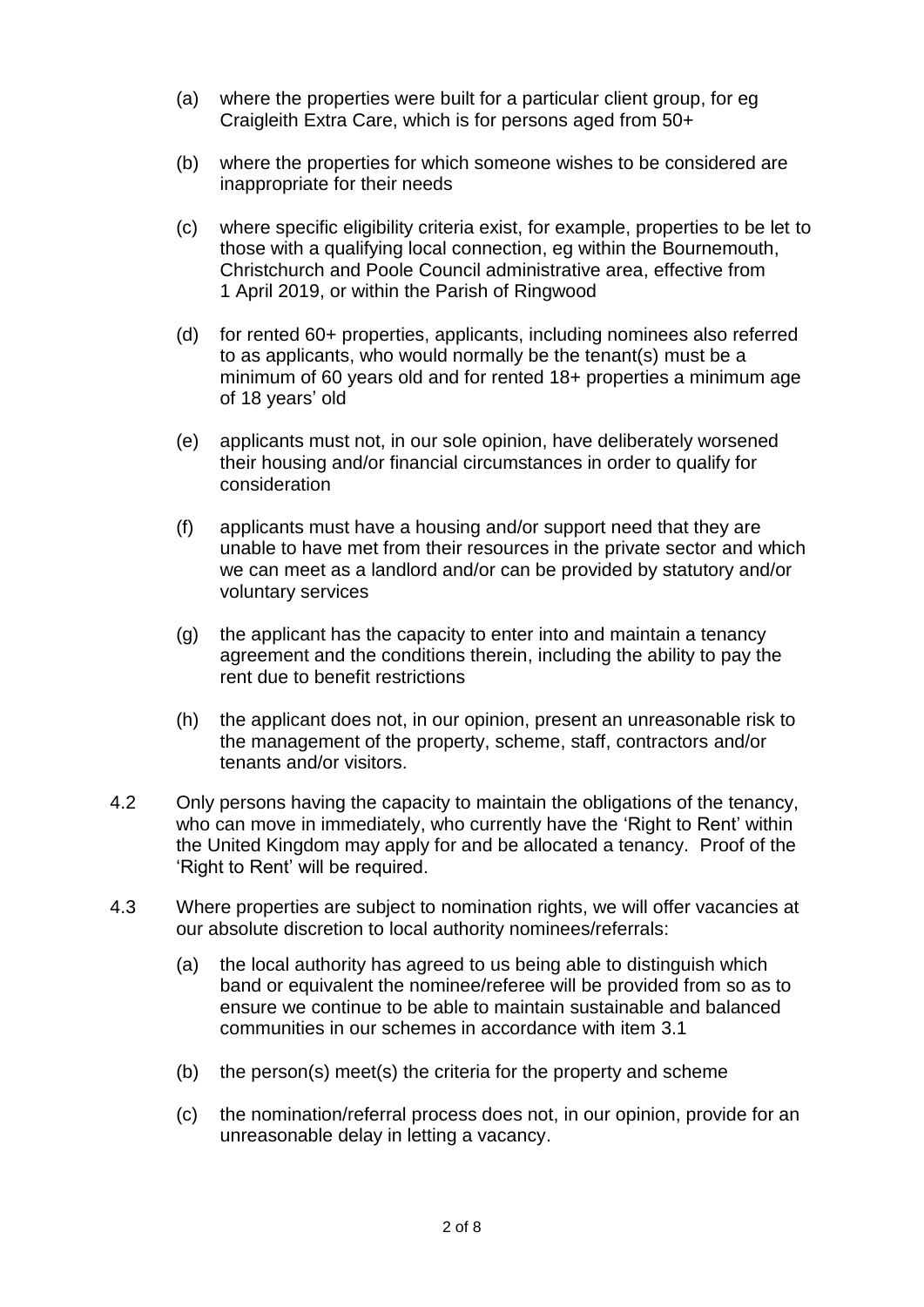## **5. Achievement of viable, representative, sustainable and balanced communities**

5.1 We will seek to promote, achieve and maintain sustainable and balanced communities.

## **6. Properties becoming vacant – our waiting and transfer lists**

- 6.1 For vacancies in schemes where transfer waiting lists are retained, we normally give priority to transfer applicants in the first instance, provided that:
	- (a) the property eventually offered will not breach any other objectives laid out in this Policy
	- (b) the property eventually offered will not breach any nomination/referral agreement governing that property
	- (c) the tenant's rent account and/or housing related debts are clear at the point of being considered for a vacancy
	- (d) all other tenancy obligations have been met at the point of being considered for a vacancy
	- (e) there is a strong, clear and demonstrable medical/support need for alternative accommodation, for example a requirement for a shower instead of a bath, or vice-versa, or the onset of a disability which affects everyday living
	- (f) in the event of there being no transfer applicants with a clear and demonstrable medical/support need, as detailed above, then consideration will next be given to those on the priority or urgent waiting list. If the vacancy remains unfilled, we will then consider moving other tenants on the transfer list, based on their preference and earliest date of application
	- (g) we will not incur any unreasonable empty property (void) costs associated with transfer. The tenant must leave their existing accommodation in a reasonable state otherwise we will make a charge for making good, clearance, etc
	- (h) there is no minimum length of tenancy before a tenant can apply for a transfer
	- (i) disagreements with neighbours, in isolation, will not normally be considered as a valid reason for giving priority consideration for a transfer, as the matter may more properly be tackled through self-help, mediation or, in serious cases, intervention by the housing services team and/or other agencies
	- (j) all transfer applicants will be responsible for meeting their own costs associated with their move which are likely to include a joint rent and service charge/support charge liability until their existing tenancy ends.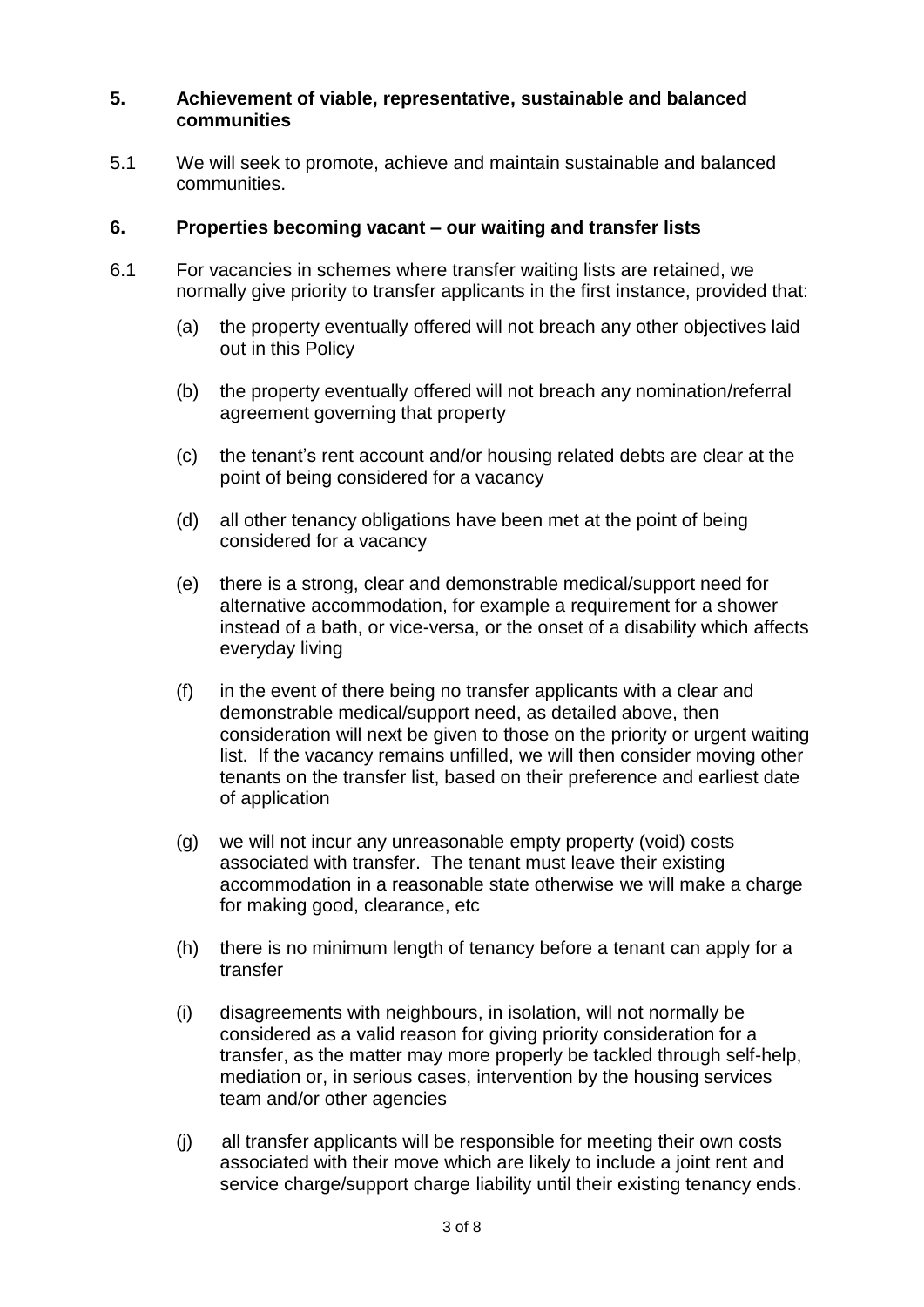6.2 We will retain the right to prioritise a management transfer of any tenant who has an urgent need to move because of, for example, a real and immediate threat to their health that could be mitigated by a move to another property and/or which makes better use of the stock from an asset management perspective and/or is better value for money, eg decanting for major works or avoid the costs of disabled facility grant or similar work being required on the existing property.

## **7. Properties becoming vacant – local authority nominations/referrals**

- 7.1 We will normally assume that local authority nominees/referrals are in sufficient housing and/or support need to qualify for re-housing. Where more than one is given for a particular vacancy or where more than one suitable vacancy exits on a particular scheme, we will aim to offer as wide a choice as possible to the applicant(s), subject to the local authority's stated preferences (if any) and its own assessment to make best use of the stock and achieve a sustainable and balanced community.
- 7.2 Nominations/referrals will be requested in line with our commitment to create sustainable and balanced communities and in accordance with paragraph 4 above.

## **8. Placing applicants on waiting and transfer lists**

- 8.1 Lists will comprise three bands:
	- (a) the "general" waiting list
	- (b) the "priority" waiting list
	- (c) the "urgent" waiting list
- 8.2 As soon as eligibility has been established (see paragraph 3.1), all applicants will be placed on an initial banding normally until they are due to be considered for a vacancy and/or when their application is investigated in more detail, at which point an assessment will be made to confirm their banding and eligibility etc.
- 8.3 Applicants will only be placed onto the priority list for all eligible properties and schemes if:
	- (a) they are statutorily homeless, verified by the local authority
	- (b) they have a medical condition verified by a specialist medical practitioner (but not normally a general practitioner) that requires a need for re-housing that one of our properties will meet and their current accommodation does not
	- (c) there is an immediate need to move in order to receive or give support, again, such need normally being verified by a social worker or similar professional person
	- (d) they are in temporary or insecure accommodation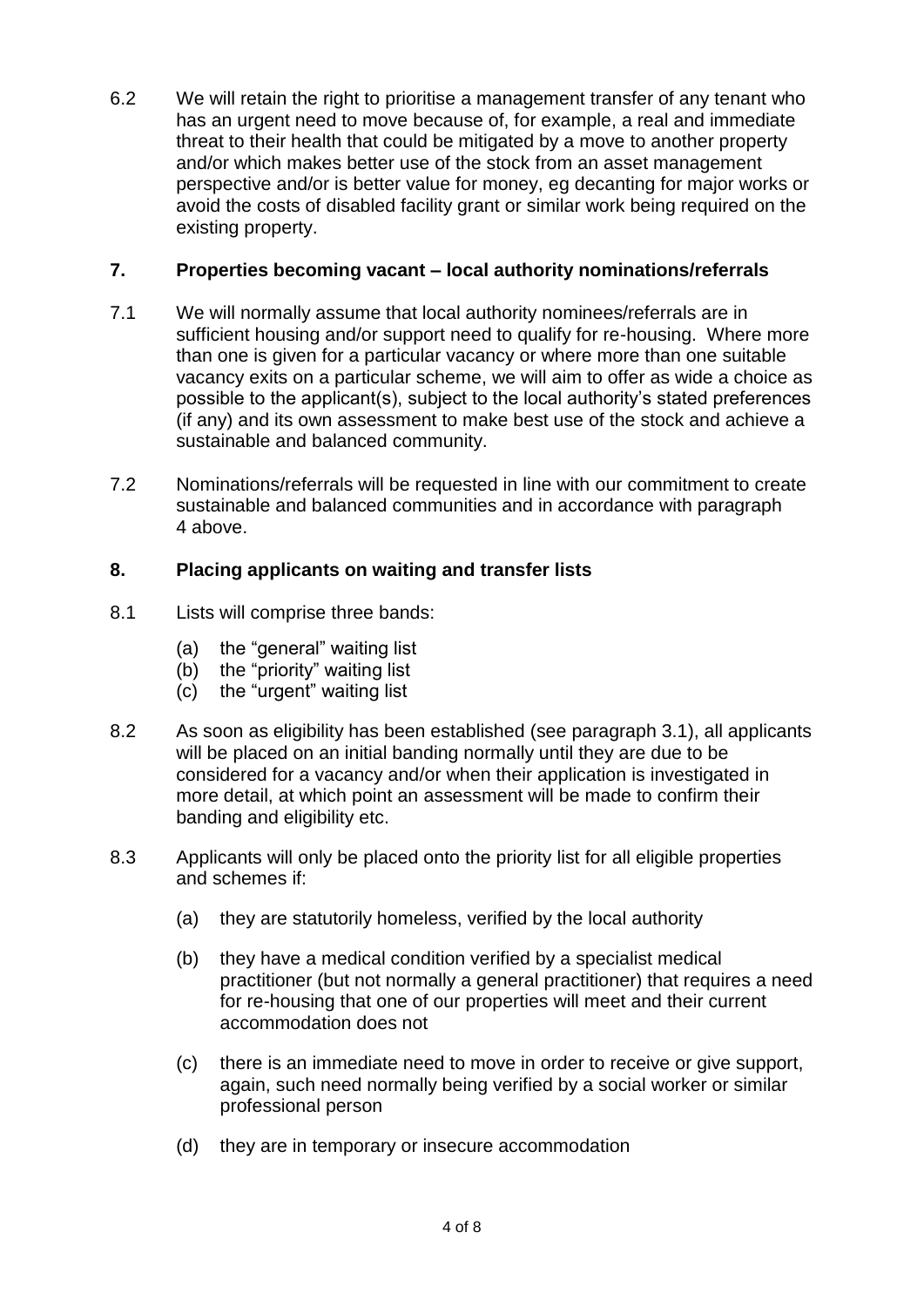- (e) they and those who have been living with them for a period of not less than six months are statutorily over-crowding their current home
- (f) they are under-occupying another local authority or housing association home by one bedroom or more
- (g) their current home is in statutory disrepair, poses a significant risk to life or health and/or where facilities are lacking or shared with another unrelated household
- (h) there are other social circumstances, such as serious harassment or domestic abuse. This will also cover applicants who, in the case of domestic abuse, are in temporary refuge accommodation and need to be re-settled in permanent accommodation
- (i) there are financial circumstances which make their current housing circumstances unsustainable and a move to one of our properties would alleviate that situation.
- 8.4 Applicants will be placed onto the urgent list if there is an emergency and immediate need for re-housing and/or we require the tenants' existing accommodation for works and/or to prevent the need for public funds to be spent, such as a disabled facility grant for a shower installation in their existing property.

## **9. Offers of properties where we keep a waiting/transfer list**

- 9.1 Where more than one identical vacancy exists on a particular scheme, we will aim to offer as wide a choice as possible to eligible applicants.
- 9.2 Applicants may register for consideration for as many properties as they wish, provided they meet the lettings criteria for that particular property.
- 9.3 For each vacancy that arises, a minimum of three eligible applicants will normally be contacted from the particular waiting/transfer list and invited to express their interest in the vacancy.
- 9.4 Preference will be given as follows:
	- (a) firstly to transfer applicants (subject to paragraph 6.1 above)
	- (b) secondly to applicants who have been registered the longest (the date of initial registration) on 8.1 (a), (b) and (c)
	- (c) thirdly the offer will normally be held for one week of being notified of the vacancy.
- 9.5 No offer of property will be made until the applicant's housing circumstances have been verified and accepted and the criteria of our Policy have been met.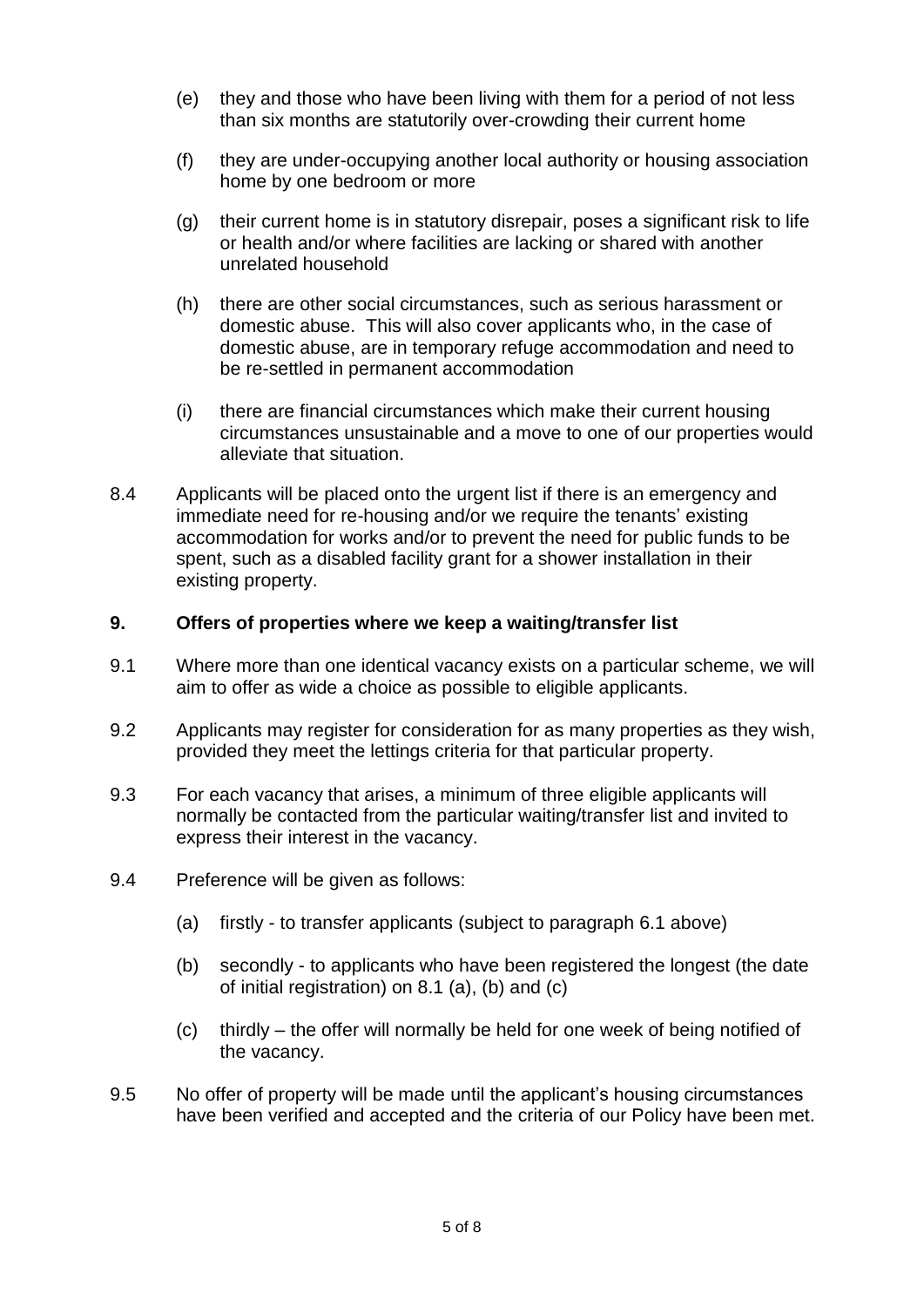## **10. Review of waiting lists**

10.1 All applications on waiting lists will be reviewed periodically (and normally annually).

## **11. Refusal of offers of suitable accommodation, suspension from, or re-instatement on waiting lists**

- 11.1 If, in our opinion, an applicant has refused, on three consecutive occasions, offers of suitable accommodation, the applicant may be suspended from further consideration for a period of one year from the date of the third offer.
- 11.2 Applicants may be suspended at the discretion of the Association for other reasons, for example:
	- (a) Refusing an offer of accommodation when on the 'urgent' or 'priority' list.
	- (b) Not actively seeking accommodation at the moment.
	- (c) Pending confirmation of a change of circumstances.

Suspension from the waiting list will normally be for a period of one year, although may be reviewed if the applicant's circumstances change.

- 11.3 Applicants whose applications are cancelled and who then get in contact later and request to be considered again will normally be treated as a new application and will lose any previous time registered on the waiting list. This is unless there are exceptional circumstances which are considered at Sandbourne's absolute discretion.
- 11.4 It should be noted that applications that have been cancelled for longer than six months are routinely destroyed and computer records of the application will be removed and deleted.

## **12. Exclusion from eligibility**

- 12.1 We will undertake a risk assessment of all applicants, including those nominations by the local authority, normally at the point at which they are being considered for an offer of accommodation. This risk assessment will identify any issues that may affect the sustainability of the tenancy and/or the balance of the community where the applicant may be housed. If, in our opinion, there would be a potential threat to such balance and sustainability, the applicant may be excluded from consideration for that particular property. Such exclusions will only apply to consideration for a particular property, not for accommodation with us generally and normally only where such incidents, examples of which are given below, have occurred within two years of the date for consideration:
	- (a) rent arrears and/or other debts owing to us and/or a previous landlord that have been the subject of legal action, eg notice of seeking possession served or injunction sought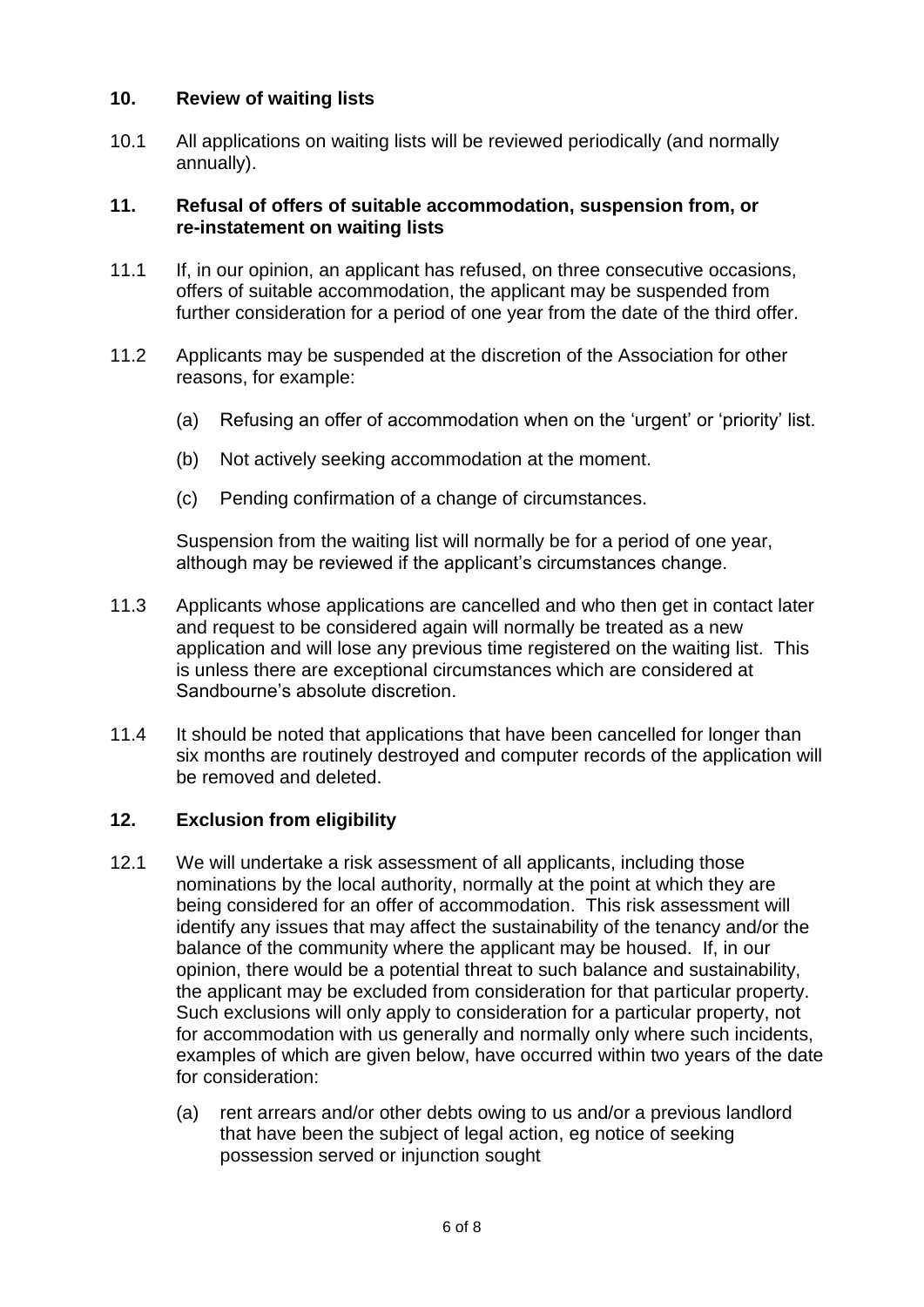- (b) harassment, including domestic abuse where the applicant and/or a member of the household to be housed, as perpetrator, has been subject to legal action
- (c) incidents of anti-social behaviour that have led to legal action against the applicant and/or a member of the household to be housed
- (d) acceptable evidence that the applicant wilfully made a fraudulent statement in their application for accommodation in order to be placed on the list
- (e) legal action taken because of threats of and/or violence against neighbours, their visitors or against members of staff and agents
- (f) any other breach of and/or ability to meet and maintain tenancy conditions, anti-social behaviour or tenancy legislation considered sufficiently serious as to merit exclusion.
- 12.2 We may also exclude applicants for housing if we consider there is acceptable evidence that the applicant has been convicted of a serious crime and who might pose a risk to the community in which they would live were they to be housed by us. Again, any decision to exclude would be for the particular property only and after a risk assessment has been conducted.
- 12.3 Finally, we may exclude applicants for housing if our risk assessment highlights the need for a level or type of support that neither we, nor any other responsible body, can provide to our satisfaction.

## **13. Appeals process**

- 13.1 Applicants who feel that they have been treated unfairly and not in accordance with this Policy may appeal in writing, or in person, to the Chief Executive.
- 13.2 The Chief Executive will not hear an appeal based purely on disagreement with the Lettings and Transfers Policy itself.
- 13.3 Complainants who are dissatisfied with the Chief Executive's decision may request their appeal be heard by a panel set-up for that purpose by our Board.
- 13.4 Vacancies will not normally be held vacant pending the appeals process.

## **14. Lettings guidance**

- 14.1 Joint tenancies:
	- (a) Couples or joint applicants will normally be offered a joint assured or assured shorthold (starter) tenancy. In the case of couples, both of the partners must normally be over 18 years old (60 years of age for rented 60+, 50 for Craigleith and 18 years old for rented 18+ properties).
	- (b) In the event of a future spouse/civil partner under 60 years in rented 60+ properties, and 50 years for Craigleith, succeeding the tenancy,